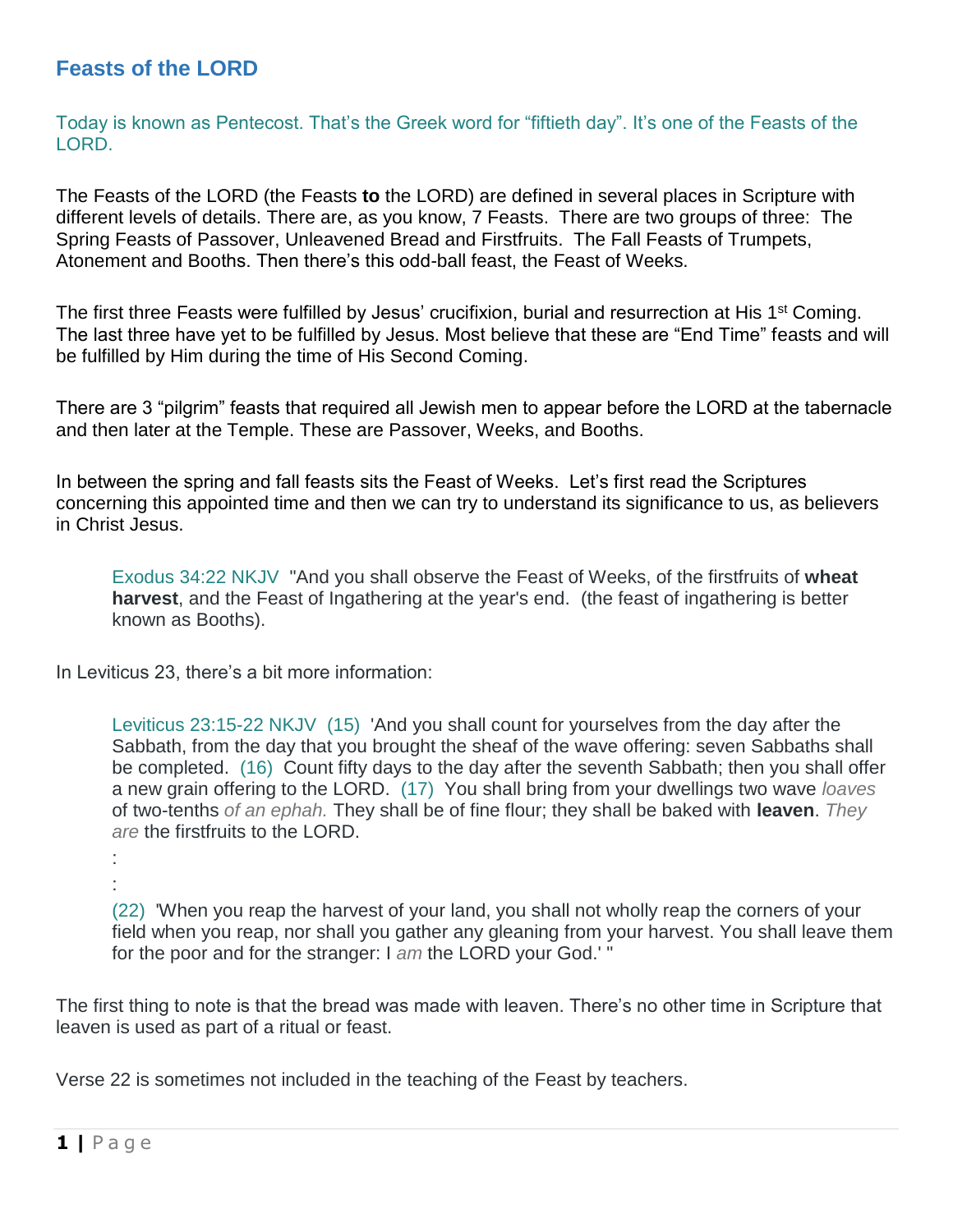Verse 22 is a lesson in generosity and grace. The poor and the foreigners were not to be excluded from the harvest. They could eat freely from the 4 corners of the fields and from what was left on the ground while gleaning. Note that God does NOT tell the farmers how big the corners were to be – it was, in my mind, a test of their hearts. Of course, the Rabbis could not deal with this heart matter so they came up with rules and guidelines for measuring the corners. The "*the letter kills, but the Spirit gives life*" (2 Corinthians 3:6).

Like other feast days, this feast was an agricultural feast. But, is it a prophetic picture of Messiah? Rabbis made much of this Feast day that almost totally neglected the wheat harvest. They taught that the Feast was first celebrated at Mount Sinai after the children of Israel were freed from Egyptian bondage. It was at this time that God gave the Law to Israel and when they accepted the Law, Israel became betrothed to the LORD. In addition, this is considered by some to be the birth of the Jewish Nation. The Law became their identity.

Given these ideas, many have constructed comparisons to the Giving of the Law to the Giving of the Spirit on the Feast of Pentecost 2000 years ago after the LORD ascended to the Father.

| <b>Giving of the Law</b>                                                                                                 | <b>Giving of the Spirit</b>                                                                                              |
|--------------------------------------------------------------------------------------------------------------------------|--------------------------------------------------------------------------------------------------------------------------|
| Mt. Sinai                                                                                                                | Mt. Zion                                                                                                                 |
| Fire, Smoke, earthquakes, thunder<br>and deafening sounds of a Shofar                                                    | A rushing wind and tongues of fire                                                                                       |
| A fence was put around the base of<br>the mountain to keep people away<br>from God                                       | The veil was torn at the crucifixion of<br>Christ Jesus who made a way into the<br>Holy of Holies by His own blood       |
| <b>Tablets of Stone written by God</b><br>containing the Law                                                             | The Law was written on our hearts by<br>the Holy Spirit                                                                  |
| <b>The late Spring Wheat Harvest</b>                                                                                     | The Harvest of Souls saved by grace<br>through faith in the Messiah's atoning<br>work.                                   |
| Two loaves of bread made with<br>leaven were waved before the<br><b>LORD</b>                                             | Two peoples were united into the<br>Body of Christ - Jews and Gentiles.<br>The leaven remains in the flesh of<br>mankind |
| The Law was given through Moses<br>who was the people's mediator<br>between God and Man,                                 | Jesus, the Son of God is our mediator,<br>a better mediator, between those who<br>believe and God.                       |
| Many believe that when God gave<br>the Law at this time, it was a<br>betrothal between Himself and the<br>Jewish people. | We are the Bride of Christ waiting for<br>our Bridegroom's return!                                                       |
| The Book of Ruth is read in the<br>synagogues to show how a gentile<br>woman converted to Judaism.                       | Gentiles do not have to convert to<br>Judaism to be saved. All Christians,                                               |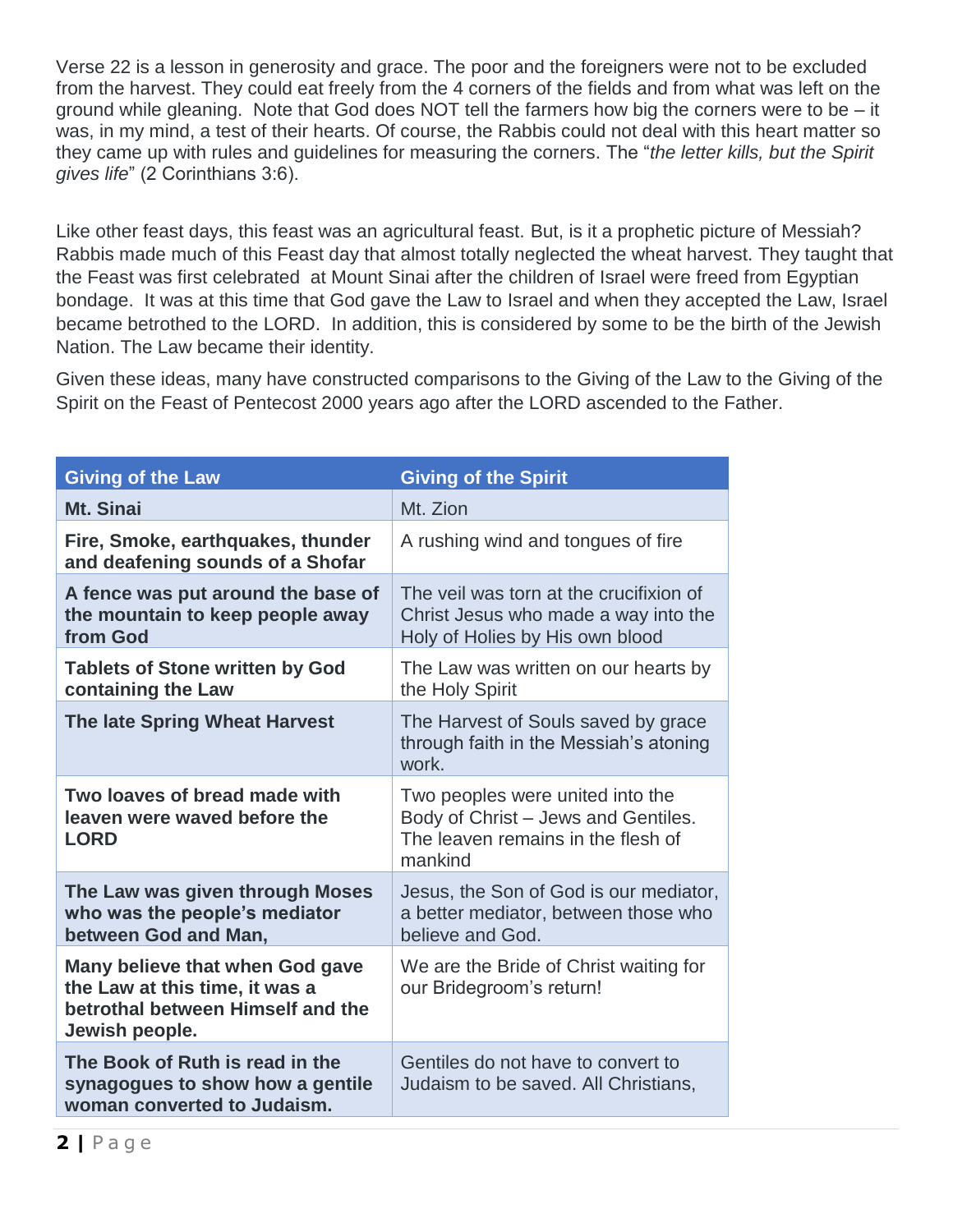|                                                                                | Jews or Gentiles, are saved by the<br>Blood of the Lamb.                                                                                       |
|--------------------------------------------------------------------------------|------------------------------------------------------------------------------------------------------------------------------------------------|
| It was celebrated fifty days after the<br><b>Feast of First Fruits.</b>        | Jesus was on earth for forty days after<br>His resurrection; it was ten days after,<br>on Pentecost, that the Holy Spirit<br>came as promised. |
| In the OT, the Feast is known as<br>"Weeks" and its Hebrew name is<br>Shavuot. | The name of the Feast is Pentecost.                                                                                                            |

This all looks great on paper and appears to make sense. But the problem is, the entire analysis falls flat because it is not based on the Word of God but the fancies of men. Years after the "first" NT Pentecost, the Rabbi's worked out all these ideas in response to the growing church of Christ who celebrated its birth on this Feast Day. Fear and envy caused them to reinforce the idea that it was only strict adherence to the Law, statutes, and precepts could save a person. In other words, you had to be Jewish to be saved. Gentiles could be saved but only after conversion to Judaism. So, the Feast day lost its Biblical context in favor of a cultural one.

BTW: Many Christian teachers like to talk about the mysteries of the Bible that come from the Jewish sages. For example, Chuck Missler tells us that Enoch, who is a picture of the rapture, was born on Shavuot and that God took him home on Shavuot. From this Jewish legend, Chuck proposes that the miracle birth of the Church was on this Feast day, is it possible that the LORD come take His bride home on this Feast day sometime in the coming years? We don't know. (the Rabbis fixed this current Feast day

**What exactly is the significance of this Feast Day?** One thing is for sure: The Feast of Weeks celebrated the wheat harvest by **praising the LORD** for His abundant rains and other provisions which led to the bountiful crops that season.

Deuteronomy 16:10-11 NKJV (10) Then you shall keep the Feast of Weeks **to** the LORD your God with the tribute of a freewill offering from your hand, which you shall give as the LORD your God blesses you. (11) You shall rejoice before the LORD your God, you and your son and your daughter, your male servant and your female servant, the Levite who *is* within your gates, the stranger and the fatherless and the widow who *are* among you, at the place where the LORD your God chooses to make His name abide.

## **We've been taught that the other 6 Feasts were prophetic pictures of Jesus but how is Jesus pictured on this day? Well, Jesus Himself alluded to it:**

Matthew 9:35-38 NKJV Then Jesus went about all the cities and villages, teaching in their synagogues, preaching the gospel of the kingdom, and healing every sickness and every disease among the people. (36) But when He saw the multitudes, He was moved with compassion for them, because they were weary and scattered, like sheep having no shepherd. (37) Then He said to His disciples, **"The harvest truly** *is* **plentiful, but the laborers** *are* **few. (38) Therefore pray the Lord of the harvest to send out laborers into His harvest."**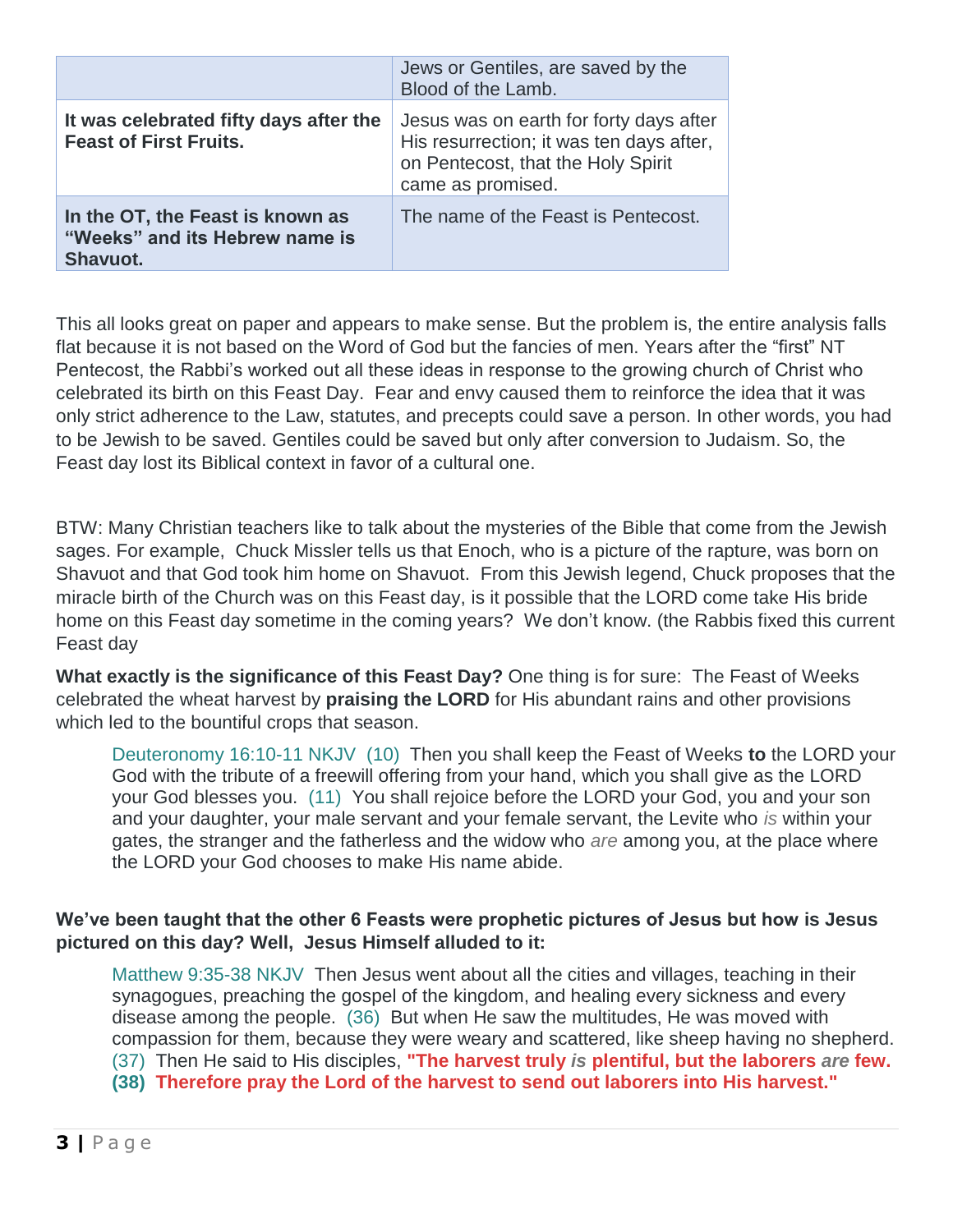## **The Great Commission was given with this harvest in mind:**

Matthew 28:19-20 NKJV Go therefore and make disciples of all the nations, baptizing them in the name of the Father and of the Son and of the Holy Spirit, (20) teaching them to observe all things that I have commanded you; and lo, I am with you always, *even* to the end of the age." Amen.

Now we come to our First Feast of Shavuot/Pentecost 2000 years ago. Much happened that day. But, first, let's see the direct fulfillment of the Feast as a "harvest" day:

Many see Peter's first sermon on that Pentecost day in Jerusalem as a fulfillment of this Feast. His proclamation of Jesus as the Christ and Savior resulted in 3000 souls coming to the LORD in faith. That was the first of many "bountiful harvests" that began on this day.

But that's not the only thing that's critical to this Day. Peter's sermon would have fallen on deaf ears had it not been preceded by the fulfillment of a promise made by Jesus: the coming of the Holy Spirit:

Luke 24:49 NKJV Behold, I send the Promise of My Father upon you; but tarry in the city of Jerusalem until you are **endued** with power from on high."

That word "endued" means to "sink" into a garment. It's used by Paul to tell us to "Put on Christ" or "Put on the Armor". Or, when we are Raptured, our corruption will **put on** incorruption and our mortal bodies will **put on** immortality. It is much more than putting on a shirt. **This is transformative act of the Holy Spirit.**

On Pentecost, ten days after Jesus' ascension, something strange and miraculous happened:

Acts 2:1-13 Williams When the day of Pentecost had now come, they were all meeting in one mind, (2) when suddenly there came from heaven a sound like a terrific blast of wind, and it filled the whole house where they were sitting, (3) And they saw tongues like flames of fire separating and resting on their heads, one to each of them, (4) and they were all filled with the Holy Spirit, and began to speak in foreign languages as the Spirit granted them to utter divine things. (5) Now there were devout Jews from every part of the world living in Jerusalem. (6) And when this sound was heard, the crowd rushed together in great excitement, because each one heard them speaking in his own language. (7) They were perfectly **astounded**, and in **bewilderment** they continued to say, "Are not all these men who are speaking Galileans?

(12) And thus they all continued to be astounded and bewildered, and continued to say to each other, "What can this mean?" (13) But others in derision were saying, "They are running over with new wine."

This experience was not a one-time experience. It occurred many times from that day on. But it is wholly different than the Holy Spirit coming to dwell in a believer's heart. That happens the moment you believe. This, as I have taught before, is an experience of being "baptized" in the Spirit, wholly immersed in Him and He in you.

: :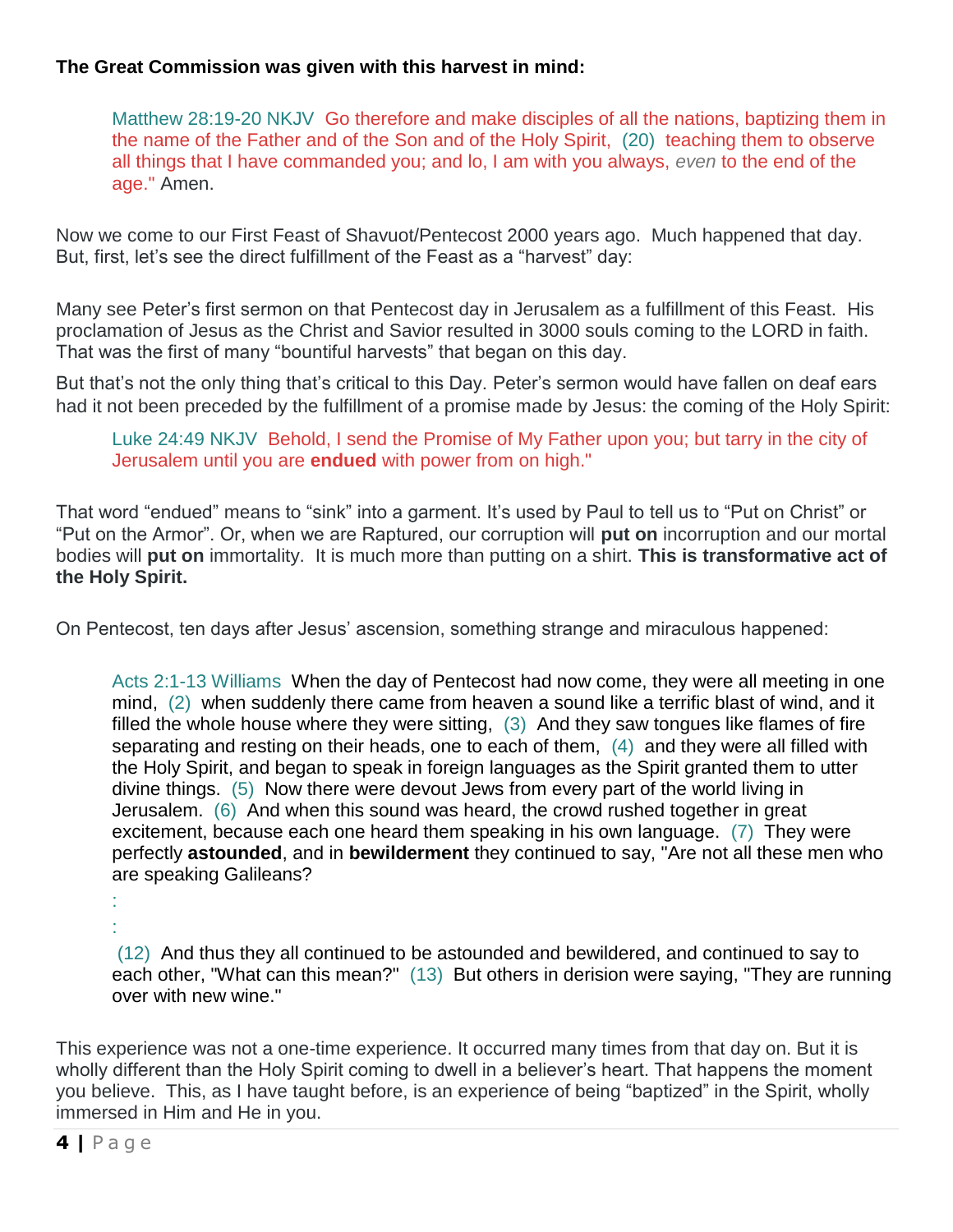**Why was the Spirit given in such a manner?** The Holy Spirit lives in us to do many things for us. We know from Scripture that:

- 1. The Spirit gives life!
- 2. The Spirit Teaches us and leads us to Truth
- 3. The Spirit Comforts and Helps us by being an intercessor and advocate to the Father
- 4. The Spirit will help us to Remember what Jesus has taught and will bring to mind things written on our Hearts
- 5. The Spirit will cause His Fruit of Love, joy, peace, longsuffering, kindness, goodness, faithfulness gentleness, self-control
- 6. The Spirit also gives gifts for the edification of the body of Christ: Wisdom, Words of Knowledge, Faith, Healings, Miracles, Prophesies, Discernment and Tongues.
- 7. The Spirit is in us to conform us and transform us from the inside out; not like the Law which only worked on the outside. It could make us "look good", but the inside was never changed because of the weakness of our flesh. White-washed tombs is what Jesus called those who adhere to the letter of the Law.

These things can be manifested in every born-again believer. And thank God because the New Covenant would be just a renewed Old Covenant where the emphasis would be on works and not faith and certainly not grace. Many Messianic congregations keep trying to do what the OT demanded of the Jewish Nation. Many more Gentile churches do the same: they declare faith and grace but only in the context of behavior not relationship! The Holy Spirit was given for us to have a deep and abiding relationship with our Savior and LORD!

However, there is one more purpose of the Giving of the Holy Spirit that is a direct fulfillment of the Feast of Pentecost: the harvesting of souls is impossible without the power, the overflowing river of living waters that come when we are baptized into the Holy Spirit. Have you ever noticed just how difficult it is to witness to a person who hates God, is resentful, bitter and rebellious? Have you ever noticed that this was you before you came to Christ?

When the Holy Spirit came and baptized the disciples of Christ, it was only then that someone the likes of Peter could preach a sermon that brought 3000 people to there knees. Without the Holy Spirit, that same sermon would have fell flat. There would have been endless arguments about the Scriptures he used. And, just hearing the Name of Jesus would have sent the hearers running away.

No, it was the Holy Spirit working in and through Peter to harvest the souls who stood before him. It was Paul who later wrote to the Corinthians:

1 Corinthians 2:4-5 NKJV (4) And my speech and my preaching *were* not with persuasive words of human wisdom, but in demonstration of the Spirit and of power, (5) that your faith should not be in the wisdom of men but in the power of God.

If it was critical then, how much more is the Holy Spirit's power needed for today! If there ever was a time for wisdom, for discernment, for self-control, for Christ's love in us and flowing out of us it is TODAY! If there ever was a time when the HOPE of Christ and the Covenant of Grace is needed, it is TODAY. We have gotten to the point in this world where we spend more time debating and